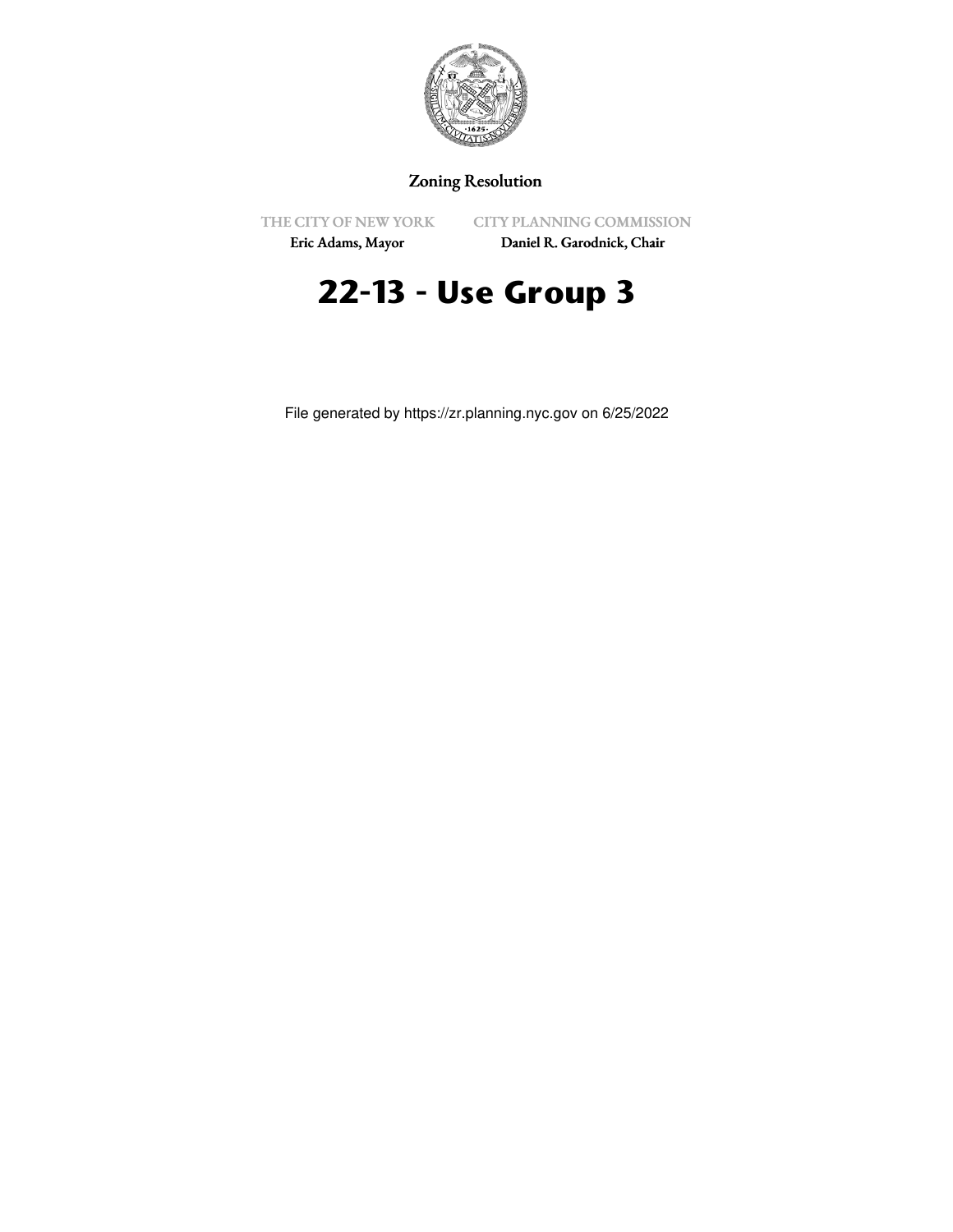## **22-13 - Use Group 3**

LAST AMENDED 5/12/2021

### R1 R2 R3 R4 R5 R6 R7 R8 R9 R10

Use Group 3 consists of community facilities that:

- (1) may appropriately be located in #residential# areas to serve educational needs or to provide other essential services for the residents; or
- (2) can perform their activities more effectively in a #residential# environment, unaffected by objectionable influences from adjacent industrial or general service #uses#; and
- (3) do not create significant objectionable influences in #residential# areas.
- A. #Community facilities#

Colleges or universities<sup>1</sup>, including professional schools but excluding business colleges or trade schools

College or school student dormitories and fraternity or sorority student houses $^{\mathrm{1}}$ 

Libraries, museums or non-commercial art galleries

#Long-term care facilities# $^{2,3,4}$ 

Monasteries, convents or novitiates, without restrictions as to use for living purposes or location in relation to other #uses#

#Non-profit hospital staff dwellings# located on the same #zoning lot# as the non-profit or voluntary hospital and related facilities or on a separate #zoning lot# that is immediately contiguous thereto or would be contiguous but for its separation by a #street# or a #street# intersection

Philanthropic or non-profit institutions with sleeping accommodations<sup>5</sup>

#Schools#

#### B. #Accessory# #uses#

- <sup>1</sup> Not permitted in R1 or R2 Districts as-of-right
- 2 In R1 and R2 Districts, permitted only by special permit by the City Planning Commission pursuant to Section 74-901 (Long-term care facilities)
- 3 In Community District 11 in the Borough of the Bronx, Community District 8 in the Borough of Manhattan, and Community District 1 in the Borough of Staten Island, #developments# of nursing homes, as defined in the New York State Public Health Law, or #enlargements# of existing nursing homes that increase the existing #floor area# by 15,000 square feet or more, are permitted only by special permit by the City Planning Commission pursuant to Section 74-901 (Long-term care facilities). However, such special permit may not be applied to #developments# or #enlargements# that are subject to the restrictions set forth in Section 22-16 (Special Regulations for Nursing Homes)